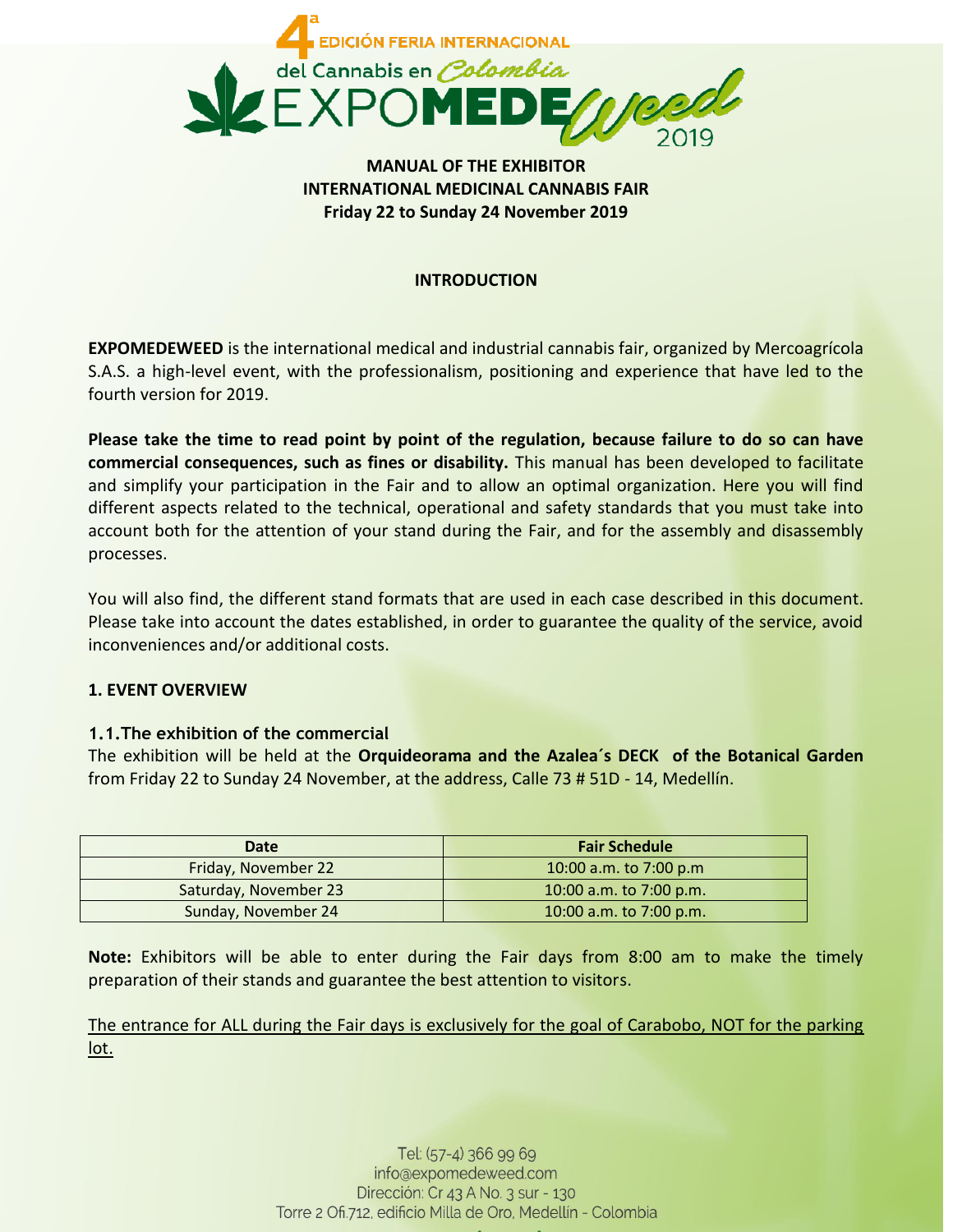

## **1.2.Academic programming**

the academic programming will be carried out in the Restrepo Salon of the Botanical Garden, with national and international academic talks on "Success cases".

| date                            | date                                       |
|---------------------------------|--------------------------------------------|
| Friday 22 to Sunday 24 November | $(9:00 a.m. 5:00 p.m.$ (Subject to change) |

## **1.3.Round of business**

It will be held in **the Mutis room** of the Botanical Garden

| Fime                  | <b>Date</b>            |
|-----------------------|------------------------|
| Thursday, November 21 | 9:00 a.m. to 5:00 p.m. |

# **2. ACQUIRED RIGHTS AS EXHIBITOR**

The organization will deliver to the participants the following services, elements and basic fittings of their exhibition places, according to the measurements of the stand.

# **2.1.Stands**

#### **PATIO DE LAS AZALEAS STAND: 2X2 MTS**

- Paneling 1mt.X2.40mts.
- Border 14cmsX120cms, with marking.
- 1 120cms profiling table. Cover wengue.
- 2 chairs black.
- 1 double socket 110w.
- 2 LED lamps T5 white light.

# **STAND 3X2 MTS**

- Paneling 1mt.X2.40mts.
- 14cmsX120cms border, with marking.
- 1 120cms profiling table. wengue top.
- 2 black chairs.
- 1 110w double socket.
- 3 LED T5 WHITE LIGHT LAMPS.

#### **ORCHIDEORAMA STAND 2X2 MTS**

- paneling 1mt.X2.40mts.
- 14cmsX120cms Band, with marking.
- 1 120cm profiled table. wengue.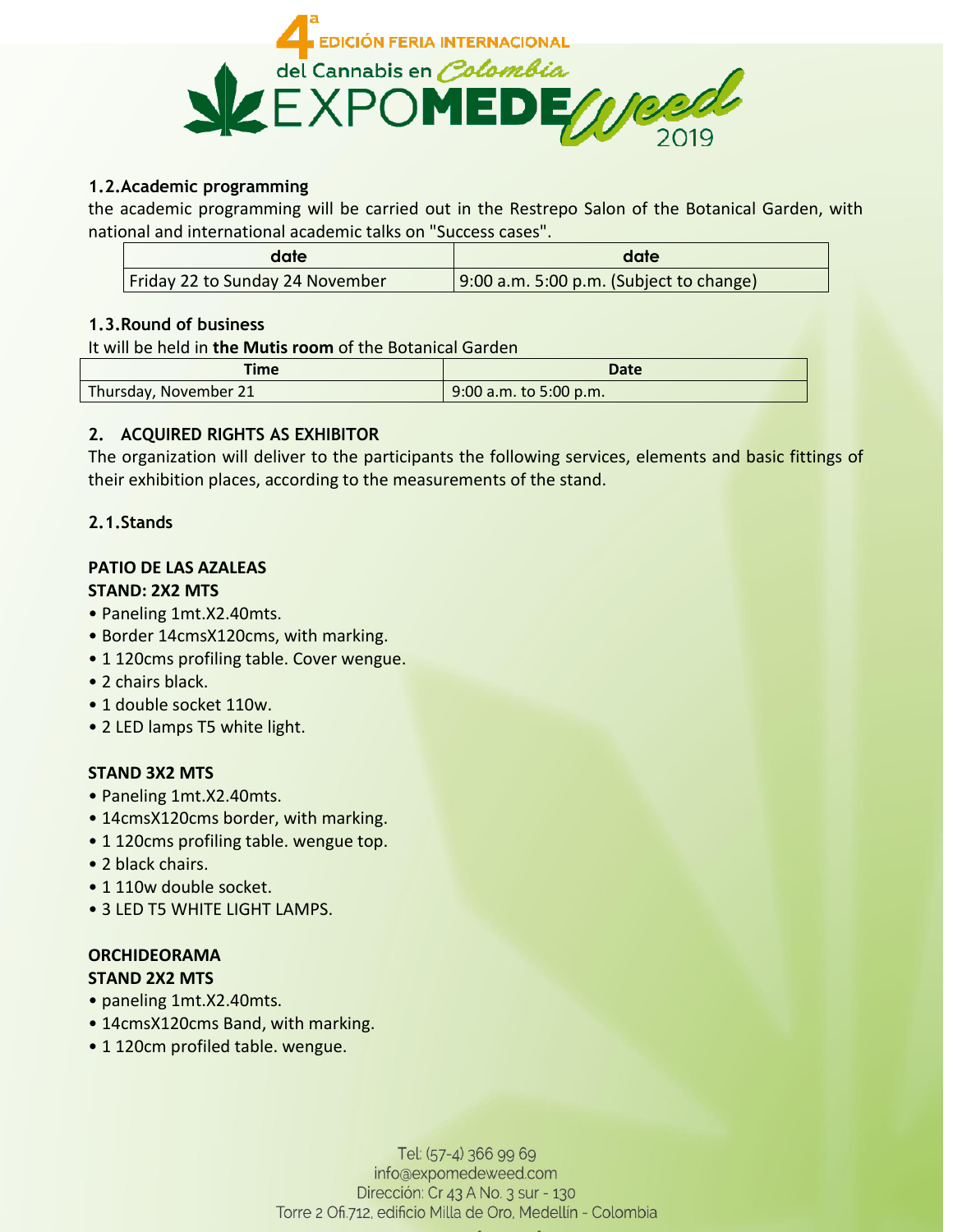

- 2 chairs black.
- 1 double socket 110w.
- 2 LED T5 lamps.

## **STAND OF 3X2 MTS**

- Paneling 1mt.X2.40mts.
- Border 14cmsX120cms, with marking.
- 1 table in profile of 120cms. wengue top.
- 2 chairs black color.
- 1 double socket 110w.
- 3 LED T5 lamps.

## **3X2 MTS STAND + COVERING**

- 3mts.X2mts Deck.
- Paneling 1mt.X2.40mts.
- Border 14cmsX120cms, with marking.
- 1 120cms profiling table. wengue.
- 2 black chairs.
- 1 double socket 110w.
- 3 LED T5 lamps.

## **4X2 MTS STAND**

- 1mt.X2.40mts Paneling.
- 14cmsX120cms Border, with marking.
- 1 120cm profiled table. wengue.
- 2 chairs black.
- 1 double socket 110w.
- 4 LED T5 lamps.

# **STAND OF 4X2 MTS + COVERING**

- Deck of 4mts.X2mts.
- Paneling of 1mt.X2.40mts.
- Border of 14cmsX120cms, with marking.
- 1 120cm profiled table. wengue.
- 2 chairs black.
- 1 double socket 110w.
- 3 LED T5 lamps.

# **ROOF IN TRUSS 4X4 MTS (BRONZE SPONSOR)**

• Roof in truss 5mts.X4mts.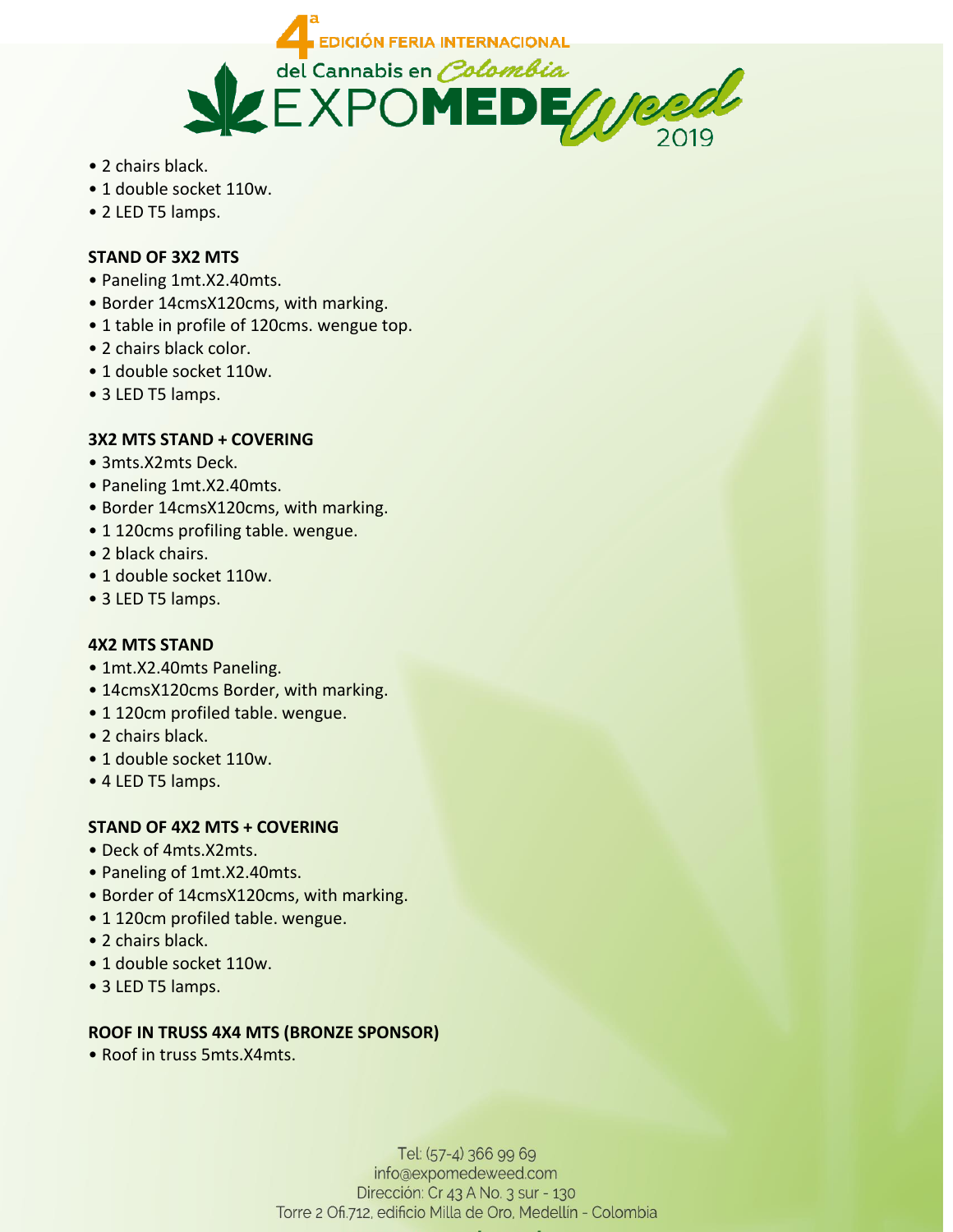

- Floor in black carpet 4mts.X4mts.
- Trim backing of 5mts.X3mts. (Not including tarpaulins).
- 6mts.X1m reinforced frame. (Not including tarpaulin).
- 2 120cms profiling tables. wengue cover.
- 4 black chairs.
- 2 double sockets 110W.
- 3 white light reflectors.

## **STAND OF 4X4 MTS WITH TENT**

- 1 tent of 4mts.X4mts, pagoda type.
- 1 table in profile of 120cms. wengue.
- 2 black chairs.
- 1 double socket of 110W.

## **ROOF IN TRUSS OF 6X4 MTS (SILVER SPONSOR)**

- Roof in 6mts.X5mts truss.
- Floor in black carpet 6mts.X4mts.
- 7mts.X3mts trim backing. (Not including tarpaulins).
- 8mts.X1m reinforced frame. (Not including tarpaulin).
- 2 120cms profiling tables. wengue cover.
- 4 black chairs.
- 2 double sockets 110W.
- 3 T5 LED lamps of 1.20mts. white light.

## **ROOF IN TRUSS OF 6X6 MTS (GOLD SPONSOR)**

- Roof in truss of 7mts.X6mts.
- Floor in black carpet of 6mts.X6mts.
- 7mts.X3mts trim backing. (Not including tarpaulins).
- 8mts.X1m reinforced frame. (Not including tarpaulin).
- 2 120cms profiling tables. wengue cover.
- 4 black chairs.
- 2 double sockets 110W.
- 4 T5 LED lamps of 1.20mts. white light.

## **ROOF IN TRUSS 9X4 MTS (GOLD SPONSOR)**

- Roof in 9mts.X5mts truss.
- Floor in black carpet 9mts.X4mts.
- 10mts.X3mts trim backing. (Not including tarpaulins).
- 11mts.X1m reinforced frame. (Not including tarpaulin).
- 2 120cms profiling tables. wengue cover.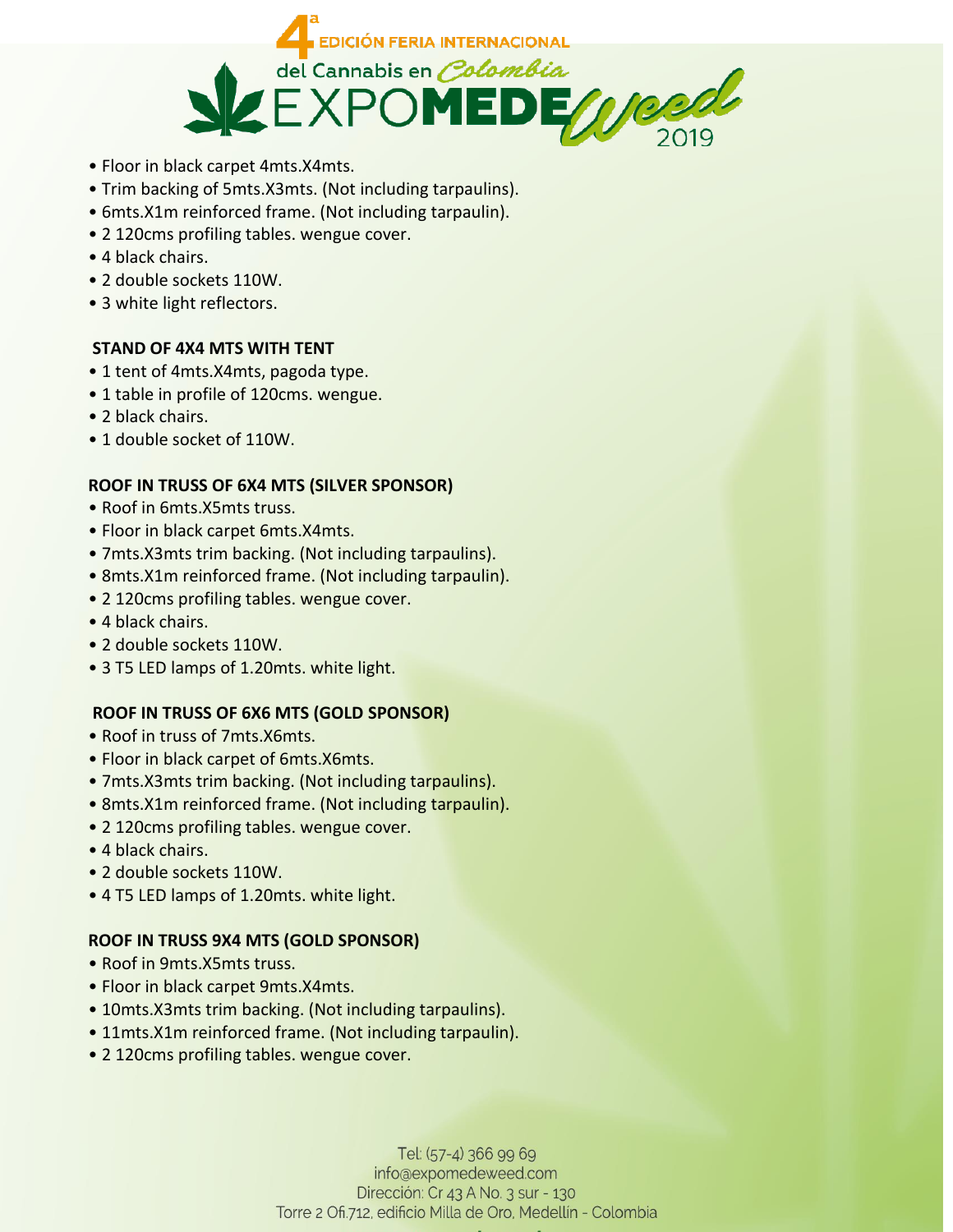

- 4 black chairs. 3 double sockets 110W.
- 4 T5 LED lamps of 1.20mts. white light.

## **ROOF IN TRUSS OF 10X6 MTS (SPONSOR GOLD PLUS)**

- Roof in truss of 12mts.X6mts.
- Floor in black carpet of 10mts.X6mts.
- 11mts.X3mts trimalla backing. (Not including tarpaulins).
- 12mts.X1m reinforced frame. (Not including tarpaulin).
- 3 120cms profiling tables. wengue cover.
- 6 black chairs.
- 3 double sockets 110W.
- 4 T5 LED lamps of 1.20mts. white light.

## **2.2.Snails**

For admission to the Fair, exhibitors will be entitled to receive a number of snails according to the size of the booth purchased. To access the academic talks, you must register, subject to available places. The fees are PERSONAL AND NON-TRANSFERABLE; to enter the enclosure, it is necessary to present with the fee, the identity document that validates that the fee belongs to you. At all times, the identity card (citizenship card or passport) must be in your possession.

In the days of the Fair, the entrance and the exit to the Garden will be done by the goal of CARABOBO. If you go by car you can park, but you must go out and walk to the official goal of the event.

| Location                                                  | Category                             | Area           | # insignias for display - attention of |
|-----------------------------------------------------------|--------------------------------------|----------------|----------------------------------------|
|                                                           |                                      |                | the stand                              |
| Orquideorama                                              | <b>Sponsorship Gold Plus</b>         | $6*6$          | 15                                     |
| Orquideorama                                              | Sponsorship Gold                     | $6*6$          | 10                                     |
| Orquideorama                                              | Sponsorship Silver                   | $6*4$          | 5                                      |
| Orquideorama                                              | <b>Sponsorship Bronze</b>            | $4*4$          | 5                                      |
| Orquideorama                                              | <b>Commercial Stand - Paneling</b>   | $2*2$          | $\overline{2}$                         |
| Orquideorama                                              | <b>Commercial Stand Paneling</b>     | $3*2$          | 3                                      |
| Orquideorama                                              | Commercial Stand - Paneling +        | $3*2$          | 3                                      |
|                                                           | Covering                             |                |                                        |
| Orquideorama                                              | <b>Commercial Stand - Paneling</b>   | $4*2$          | $\overline{4}$                         |
| Commercial Stand - Paneling +<br>Orquideorama<br>Covering | $4*2$                                | $\overline{A}$ |                                        |
|                                                           |                                      |                | Orquideorama                           |
| Ceiling                                                   |                                      |                |                                        |
| Orquideorama                                              | <b>Commercial Stand - White Carp</b> | $4*4$          | 5                                      |
| Patio de Las Azaleas                                      | Paneling                             | $2*2$          | $\overline{2}$                         |
| Patio de Las Azaleas                                      | Paneling                             | $3*2$          | 3                                      |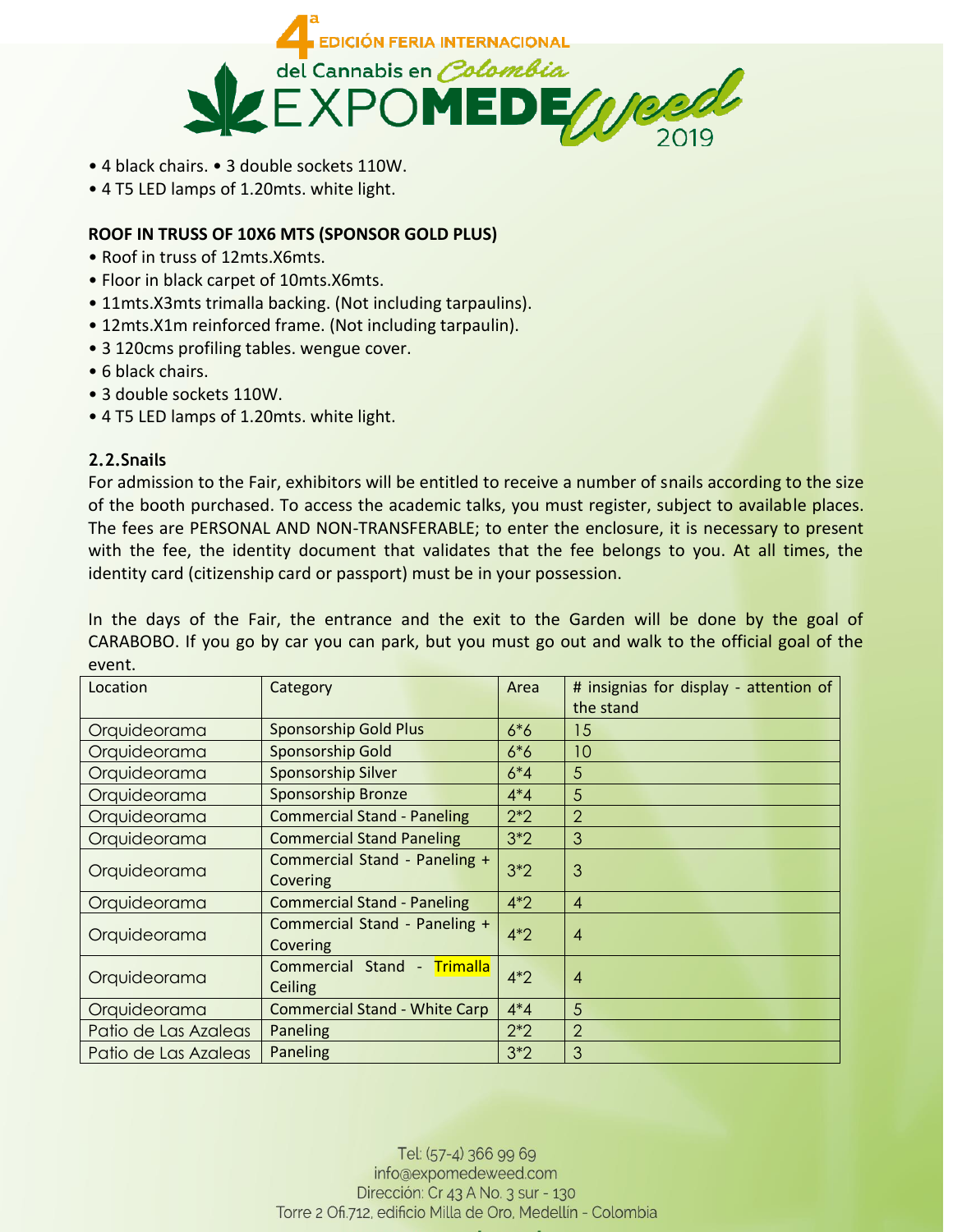

For matters of the Ministry of Finance we are NOT authorized to deliver more scares than those indicated in this document. In case you require more staff for the attention of your stand, you must buy the ticket for them.

**DELIVERY OF INSIGNIAS** will be delivered **during the assembly of the Fair** on Thursday, November 21 between 9:00 a.m. and 6:00 p.m.

#### **Important Notes:**

• Before Thursday, October 31, 2019, you must send us the contact details of the leader who will be responsible for submitting the registration link for the rest of the team to Info@expomedwweed.com: # de stand; commercial name; manager; corporate e-mail 1; personal e-mail 2; cell phone and location of the stand (Orquideorama or Azaleas).

• Depending on your rights, the organization of the event will send to the manager, a link to be delivered to those who consider your organization for the attention of the stand.

- Each person must register individually by entering in the link, with the category of EXHIBITOR.
- Registration is individual; each person on your team must register by Monday, November 18. If they fail to do so, they will NOT be able to receive identification for your company and will lose their rights.
- Improper or fraudulent use of the scarlet may result in its retention, without right of return.
- 2.3. Courtesy ballots for sponsors for your clients and allies, the sponsors of the Fair will be entitled to receive a number of courtesy ballots according to the acquired commercial link:

| <b>Location</b> | Category                     | Area  | # courtesies for an Expo day |
|-----------------|------------------------------|-------|------------------------------|
| Orquideorama    | <b>Sponsorship Gold Plus</b> | $6*6$ | 50                           |
| Orquideorama    | Sponsorship Gold             | $6*6$ | 25                           |
| Orquideorama    | <b>Sponsorship Silver</b>    | $6*4$ | 20                           |
| Orquideorama    | <b>Sponsorship Bronze</b>    | $4*4$ | 10                           |

## **2.4.Toilets / cleaning**

The exhibitors are responsible for the toilet within their booth, unless they previously hire it as an additional service. To do this, they must request it directly with the company in charge, according to the indicated in the numeral 6, of REQUIREMENT OF ADDITIONAL SERVICES.

The company that leaves or allows your area to have garbage and waste will have a fine of 1.5% of the value of its stand, since it is image of the brand and it is also the responsibility of each company to take care and good management of the waste.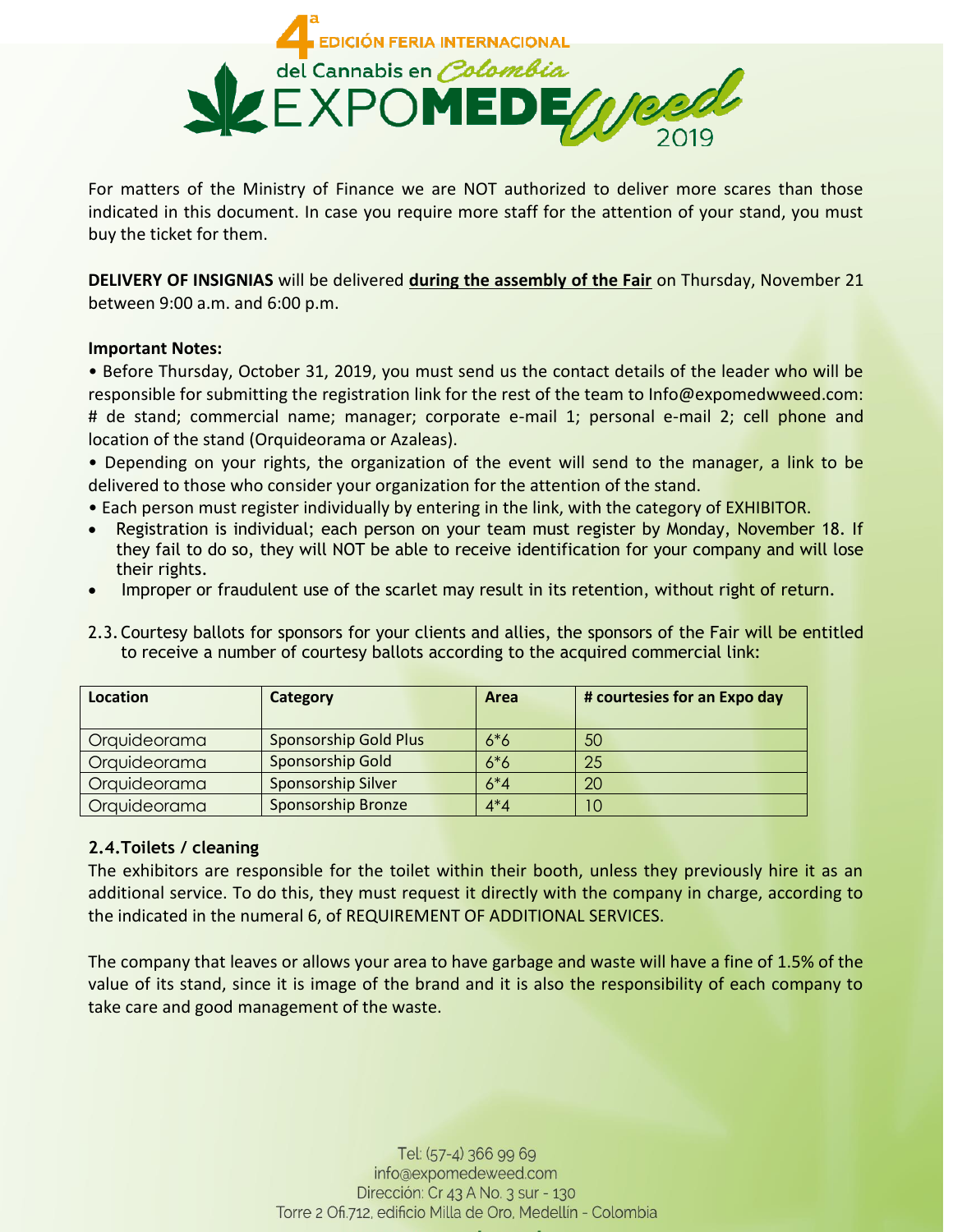

### 2.5.**Surveillance**

The organization is NOT responsible for the care of your belongings. The Expo does not have its own supervision, only that of the Botanical Garden. It is your responsibility as exhibitor to secure the merchandise you are going to display, the computers, televisions and other items you are going to use; In addition, you must watch your exhibition areas where you have materials or items while your company is at the Fair with the public. It shall be prohibited to leave personnel and employees in the exhibition area during the closing hours.

#### **Important Notes:**

• It is suggested to take a policy against all risks that insures the merchandise that is exhibited and decoration elements, whether owned by you or by third parties. The policy should have coverage from the day of assembly (Wednesday 20) to the day of disassembly (Monday 25). Otherwise, the recommendation is to extend your company's policy to cover your participation during the event.

• EXPOMEDEWEED 2019 is not responsible for items, equipment and equipment that for any reason are lost or deteriorated before, during or after the event. As exhibitor you must directly assume the insurance of your elements.

• Merchandise insurance is a prerequisite for participating in the Expo. The exhibitors waive any legal action that they may have to obtain compensation or reimbursement for accident, theft, fire, storm, flood, explosion, civil commotion, sabotage, attack or other casualty, whatever the case may be against the Expo and/or its organizers, producers or collaborators.

## 3. **ASSEMBLY AND DISMANTLING OF STAND AND EXHIBITIONS**

The assembly and dismantling of stands and exhibitions shall be carried out under strict compliance with the technical, operational and safety standards established by the Administration of the Botanical Garden, To this end, the person who carries out such activities must be fully aware of and comply with this information in order to avoid inconvenience and cost overruns that may be incurred by the exhibitors or participants for the execution of these activities.

All the companies contracted must have their own tools and utensils for the accomplishment of the works. All the people involved in the event (attention of the stand, assembly, disassembly and maintenance) must accredit affiliation and payments of last month, to the Health Promoting Entity (EPS) and the Occupational Hazards Administrator (ARL). These certificates must be sent to the Organization (at: Info@expomedeweed.com) no later than eight (8) working days before the date of assembly (20 November 2019).

**For the entry of the assembly personnel, on Wednesday 20 and Thursday 21 November, the company or brand that buys the stand, must present the list of the personnel who take care of**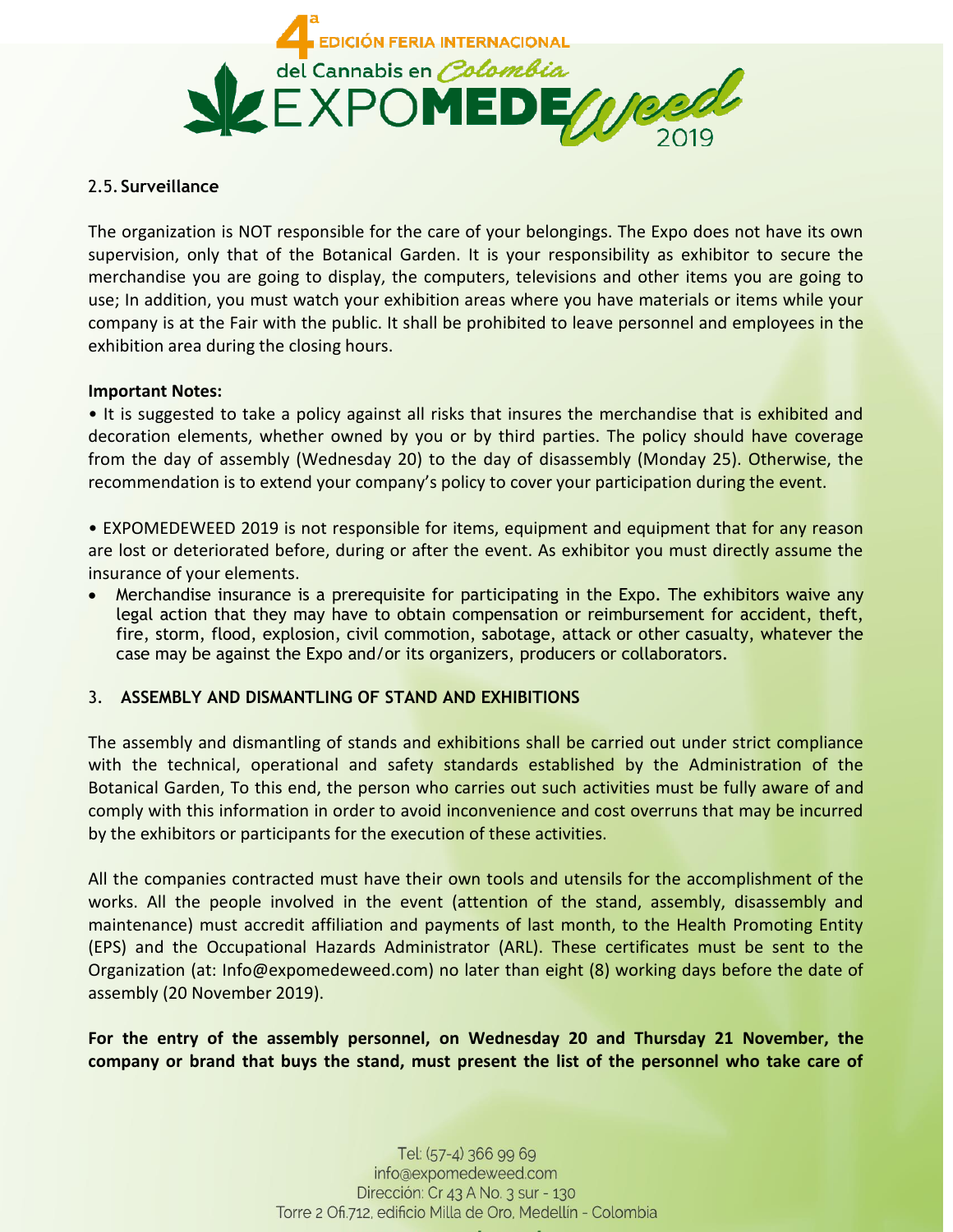

**these activities, each with their own identity card in hand, to list the respective data. Personnel requiring work at heights must be accredited with the certificate of work at heights and have the presence of the work coordinator at height when required.** 

Staff shall at all times carry their identity card, the company's distinguishing mark (T-shirt or ID card), health card and ARL.

#### **3.1.Assembly**

In order to proceed with the entrance for the assembly of the stands and exhibitions in the fairground on the designated day, all exhibitors and participants must be at peace and with the organization (Mercoagrícola S.A.S.) and have your prior permission. The logistics personnel will have the list of participants qualified for this purpose.

#### **Dates of assembly**

| Date                                             | <b>Schedule</b>        |
|--------------------------------------------------|------------------------|
| Stands with truss ceiling: Thursday, November 21 | 8:00 a.m. to 9:00 p.m. |
| Stands with cover: Thursday, November 21         | 12:00 noon to 9:00 p.m |
| . Stands with paneling: Thursday, November 21    | 2:00 p.m. to 9:00 p.m. |

**Note: t**he person in charge of the assembly by the exhibitor or participant, must receive to satisfaction the stand (area) and the supplied accessories, in order to be returned in the same conditions to the organization. In case of damages, the exhibiting company of the Fair will have to answer for them, since the initial delivery does not indicate that there were damages in the delivered.

Any damage caused to your corresponding area, the Botanical Garden facilities or the stand materials will be charged to the exhibitor at full price and must be paid to leave the Expo.

#### **3.2 dissasembly**

Once the Fair is over, each of the exhibitors and participants must deliver the stand and its accessories in the conditions received. The logistic personnel of the organization will issue the PEACE AND EXCEPT EXIT, in order to be able to remove the own furniture and property of the exhibitor or participant.

**Any damage or lack to the goods delivered by the organization will be assumed by the exhibitor or participant, and must cancel their value to receive the peace and save the exit.** 

**Date of the disassembly:**

**Date** Schedule **Schedule Schedule**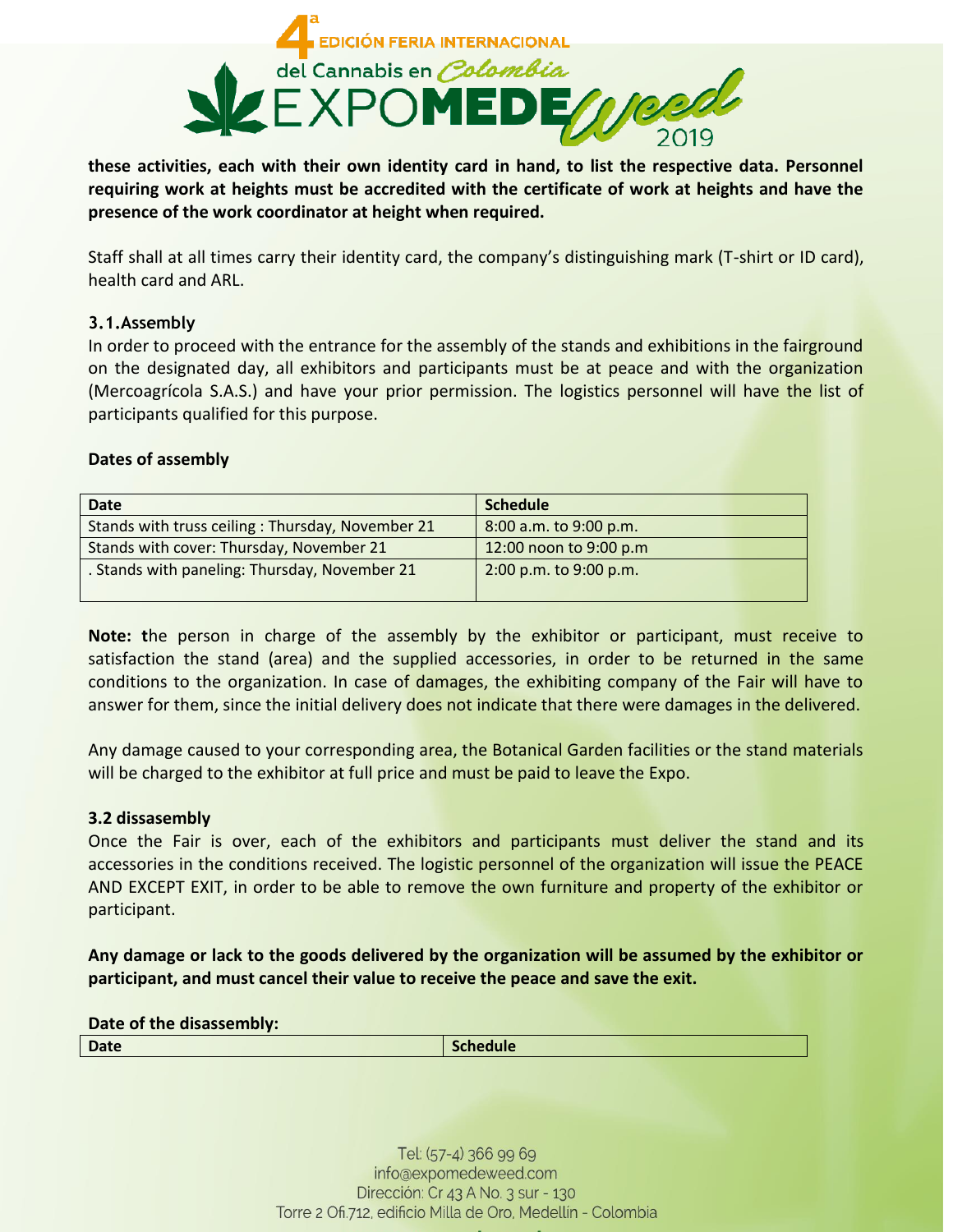

| Sunday November 24  | By the end of the fair between 7:00pm to 9:00 |
|---------------------|-----------------------------------------------|
|                     | pm                                            |
| Monday, November 25 | 8:00 to 12:00 half - day                      |

#### **Important Notes:**

• For no reason the organization will allow the dismantling of the stands and exhibitions before the completion of the Fair, on Sunday 24 November at 6:00 p.m.

• The organization is not responsible for the goods, materials or any other element left by the exhibitor after the established schedule for disassembly.

## **4. ENTRY OF GOODS AND BODEGAJE**

The organization of the Fair will have for service of the exhibitors an area destined to hold goods and/or elements strictly required for their participation in the Fair, which can be entered into the fairground from Wednesday, 20 November to 08:00 am, however, you will NOT be able to make assembly of your space from that time.

## **5. GENERAL RECOMMENDATIONS**

• The venue of the event will have parking facilities. The cost will be borne by each exhibitor since the event does not grant discounts or free cells.

## **PARKING LOT RATES**

Vehicle time: \$4,000 Bike time: \$1,000 During the entire vehicle event: \$12,000 During the entire motorcycle event: \$4,000

• If you need to locate heavy items or machinery, this request must be previously approved by the Organizing Committee and the administration of the Botanical Garden.

• Your brand must meet all industrial safety standards, including heights and protective features for operating personnel and contracted suppliers.

• Perform assembly and disassembly only in the specified area, without interfering with schedules and locations. The LOADING AND UNLOADING ZONE can be used, but NOT AS A PARKING LOT. The maximum time per vehicle is 30 minutes.

• The exhibitor shall be RESPONSIBLE for any damage caused by vehicles in the LOADING AND UNLOADING AREA.

• The event has a support group for first aid care.

• The assembly and dismantling personnel must be identified with a distinctive (shirt, cap, scarlet, card, etc.) of the company to which they belong. Persons and vehicles coming to load and unload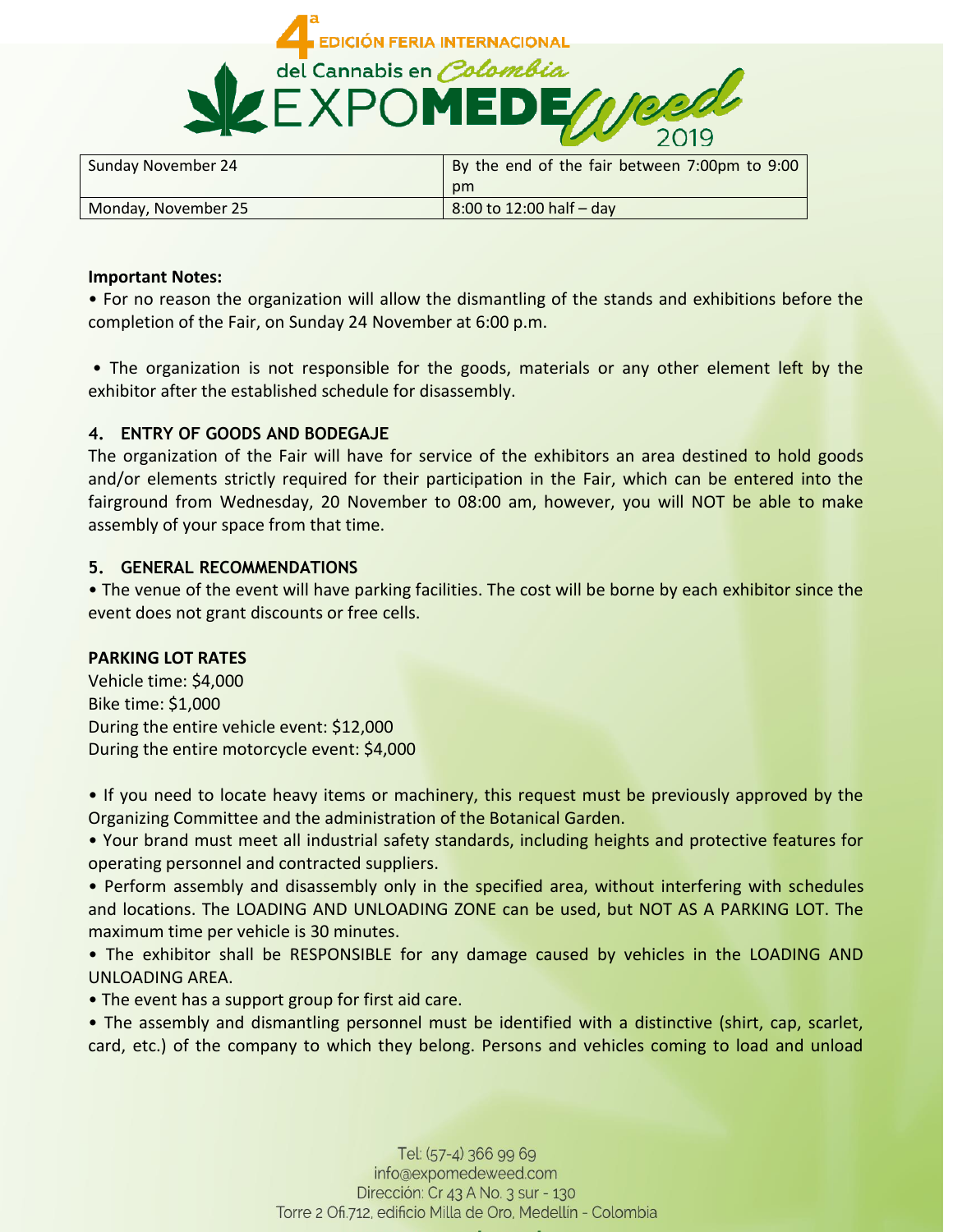

(trucks or similar) for assembly and/or dismantling, must enter through the access of Carabobo (Carrera 52 # 73 - 298) and leave immediately finish their work. They must have up-to-date documentation.

• To install the tents at a distance of 1 meter from the trees (including the top of the tree), they must be tensioned and anchored to the floor for safety. At the time of dismantling, the holes that have been dug must be filled and the instruments and/or inputs used for this purpose must be removed. You as exhibitor must ensure that this is done as requested.

• The participation contract obliges you as exhibitor to occupy the area that has been delivered to you, where you can have distribution of your advertising material and/or sale of products and services. You are required to keep it properly presented and operate until closure, with trained and responsible personnel who will adequately serve the public. You will NOT be able to leave the box framed by the stand, nor exhibit products or other elements outside.

• It is your obligation as exhibitor to have your stand ready for public attention, at the time stipulated as completion of the assembly and to maintain your staff until the time of completely evicting the visitors, throughout the Fair.

• By signing the reservation form, as exhibitor you are obliged to comply with each and every one of the clauses of this regulation, as well as the instructions given by the organizing committee and Mercoagrícola S.A.S.

• The organizers reserve the right to transfer or close entry and exit access to the venue of the event, as well as to make other structural modifications, if compelled to do so by special circumstances.

• Extend your loss or damage policy with your insurance advisor.

• Foodtrucks, cotton carts, crucipeteros grills, ovens, fryers, must be electric. The use of gas pipettes is not allowed within the Botanical Garden, however you can contract the gas service with the supplier authorized by the Organization of the event. Like campfires, grills for roasting and/or heating food, dishwashing, utensils or the like, flammable elements such as icopor or other synthetics, are also not permitted, as they are non-biodegradable material, high-pollution. We recommend using tools with biodegradable properties made from cellulose.

• Please do **not throw food**, fat and organic waste into the sewers. It is essential to use beige plastic bags and/or containers intended for organic waste; and for fats, to repackage in containers that prevent contact with the outside, the lid must be well secured (hand over separately to the personnel in charge).

 No tents, chairs, tables or other similar equipment may be washed anywhere in the facilities of the Fair.

• For the installation of kitchens and/or stands in the different spaces of the Garden, the floor where they will be located should be covered and one meter away surrounding the area, avoiding staining with oils and other substances that may affect it. In case of not complying with this requirement, the charge for washing and/or damage of the floor will apply.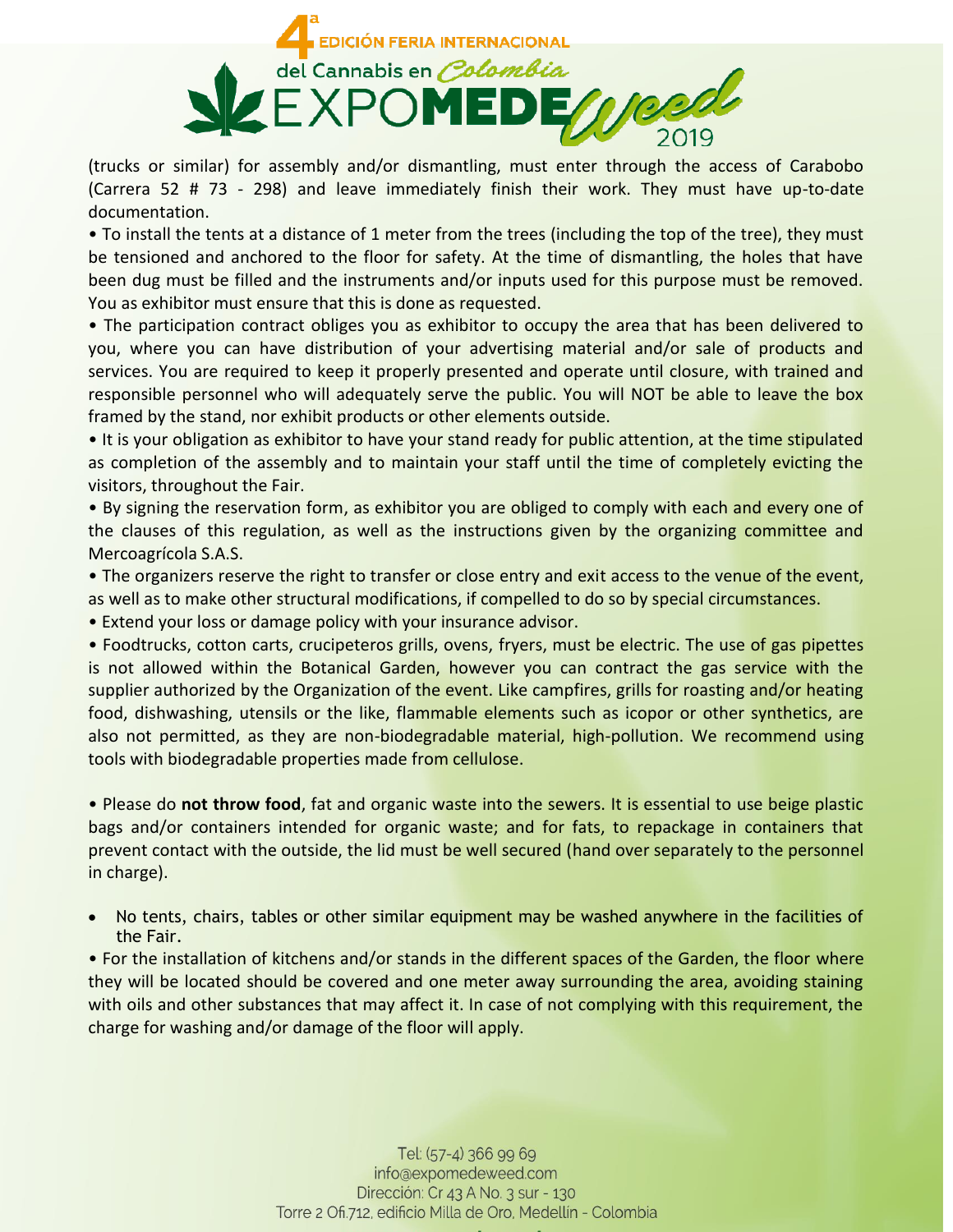

You must ensure the presence of a type K fire extinguisher on the stand, in case preparations are made.

## **6. REQUIREMENT OF ADDITIONAL SERVICES**

In case of requiring some service or additional of **water; toilet; lodging; internet; gas; furniture; assembly or services of lithography, transport, tours, among others,** you must apply at least eight (8) working days in advance of the Fair. Request the contact directory at [info@expomedeweed.com](mailto:info@expomedeweed.com)

Remember that the Botanical Garden is a Transitional Free Zone from Monday, October 28 and until Monday, December 30. In the contact directory you will find the information of the advisor of this service. Avoid doing your paperwork with unauthorized personnel for such operations, avoid problems with your merchandise and with the DIAN (National Tax and Customs Administration).

## **7. REGULATIONS**

• All the rules of the Botanical Garden are incorporated in the present regulations of the **Expo.** Any provision or norm emanating from the competent authority that modifies or adds to this regulation, for all kinds of effects, is incorporated in this regulation and shall be binding on all exhibitors.

• The exhibitors must have wireless data recorders, if required at their stand and all the necessary material such as tapes, scissors, nylon, extensions, among others. Likewise, they should have their own wireless internet, because the Botanical Garden does not have open networks and the Organization of the event is NOT responsible for this type of needs.

• Each exhibitor will be responsible for carrying the material and personnel necessary to carry out the assembly and disassembly of its stand; the Organization and the Botanical Garden are NOT responsible for the requirements necessary for the setting, scenery or decoration of your space.

## **8. WHAT IS ALLOWED: install and uninstall by the exhibitor**

• Hang vinyl tarpaulins on stand frames.

• Make vinyl prints to stick to the panels, always using double-sided tape that does not damage the panels.

• Placing fabrics on the panels (without perforating) is suggested that they remain tensioned.

• Hang televisions, screens or furniture, as long as you use an additional structure and it does not damage the paneling.

# **9. PROHIBITIONS**

Exhibitors, under sanctions of closure of the exhibition area, are prohibited from the following acts and behaviors:

- Glue and nail to the panels any type of decoration or element.
- Paint or perforate panels.
- Use highly flammable decorative elements.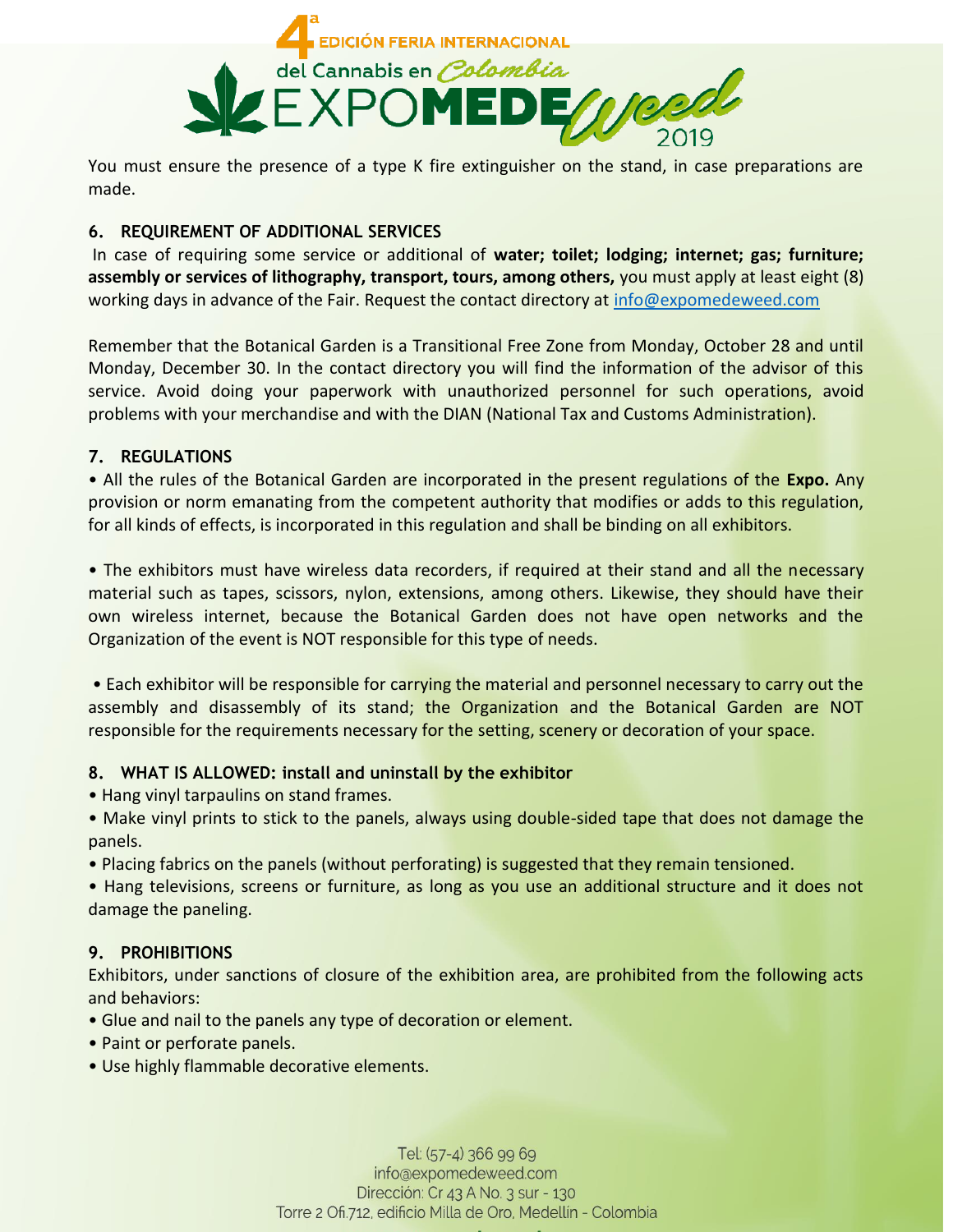

• Make extensions to the stand with wood or any other material to display or display merchandise or other items.

• Distribute samples, printed matter, advertisements, among others, in the circulation areas or outside the stand or exhibition site.

• Relinquish or sublet the allocated exhibition area, either partially or fully. **The stand is EXCLUSIVE for those who have bought the space,** otherwise the Organization will be able to remove the exhibits.

• Advertising or advertising inside the premises of products or goods that have not paid for being there.

• Coerce the public in any way to purchase your products.

• Give tastings or sell products that are not supported by the organization of the event; in case of this situation, the product will be withdrawn and will be assumed as a violation of the regulations.

• THE EXHIBITOR WILL NOT BE ALLOWED TO PERFORM MONTAGES DURING NOVEMBER 22, 23, and 24, (event dates).

• Use of the areas for activities other than contracting is PROHIBITED.

• The location of blankets, banners, banners, advertisements and heavy objects is PROHIBITED. Any signs and/or attached decoration must be fitted with fasteners approved by the Organizing Committee. Without exception, it must not exceed 10 kilos. This material must be worn on the day of assembly and collected when disassembling.

• Within the facilities of the Botanical Garden it is not allowed the use of camping tents and hammocks, nor to use the trees to locate any other element.

**• DECORATION, PANELS AND PARTITIONS**: The interior decoration of the stands is on behalf of each participant and should not interfere with the neighboring stands. **The limit height for the interior design is 2.35m.**

• **STAND SOUND:** individual sound is strictly forbidden by any system whose broadcasting is not strictly limited to the listening area of your stand. Failure to comply with these regulations will result in the automatic cutting off of electricity supply at the Expo.

• It is not permitted to use foundations, chop or damage in any form the floors of the enclosure, walls, ceilings, mats, aluminium profiles, or wood panels may not be painted.

• Wood panels and flora shall not be perforated with nails, screws, glue warnings, cabuyas, handles, nylon, wires or the like that may damage the walls, trees, plants, metal columns, or the general appearance of the Garden. In case of deterioration, damage or misuse of the profile or panelling, the exhibitor must pay to the Organization of the event, the value indicated to him, against inventory previously made.

• Hot and cold gunpowder, confetti, paper rain, hallelujah, bombs/balloons of all kinds (including paper, latex, metallized and/or the like) overflew with drones, weapons of all kinds and narcotics, are not allowed inside the Botanical Garden.

• If the use of candles is indispensable for your stand, you must ensure that they are in nonflammable containers and properly protected to prevent the spilling of sperm (take special care at the time of dismantling when the semen is still liquid). • The entry of illegal products (even a minimum